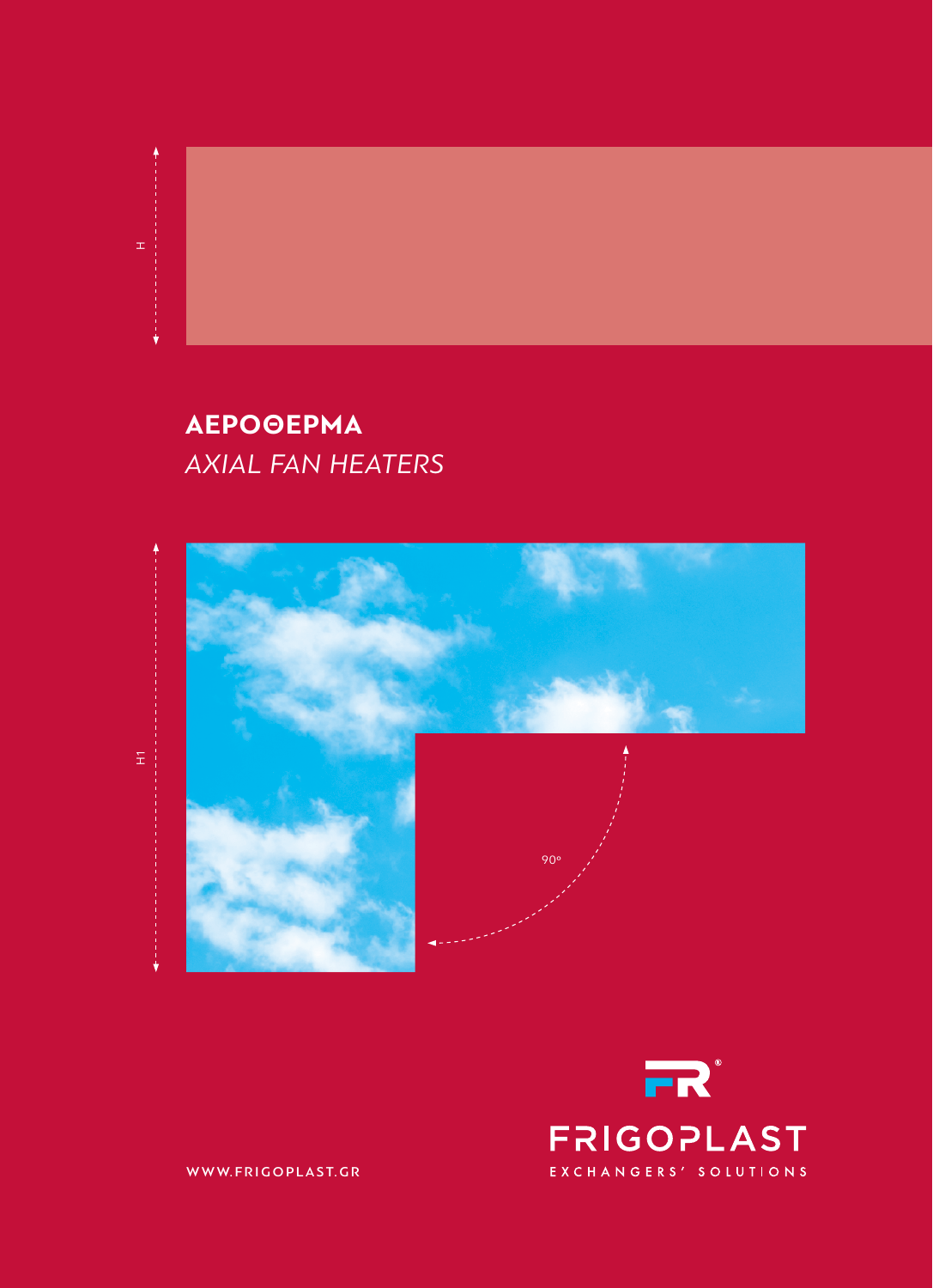ΑΕΡΟΘΕΡΜΑ Αξονικά Αερόθερμα για Νερό ή Ατμό

AXIAL FAN HEATERS Axial Fan **Heaters** for Water or Steam

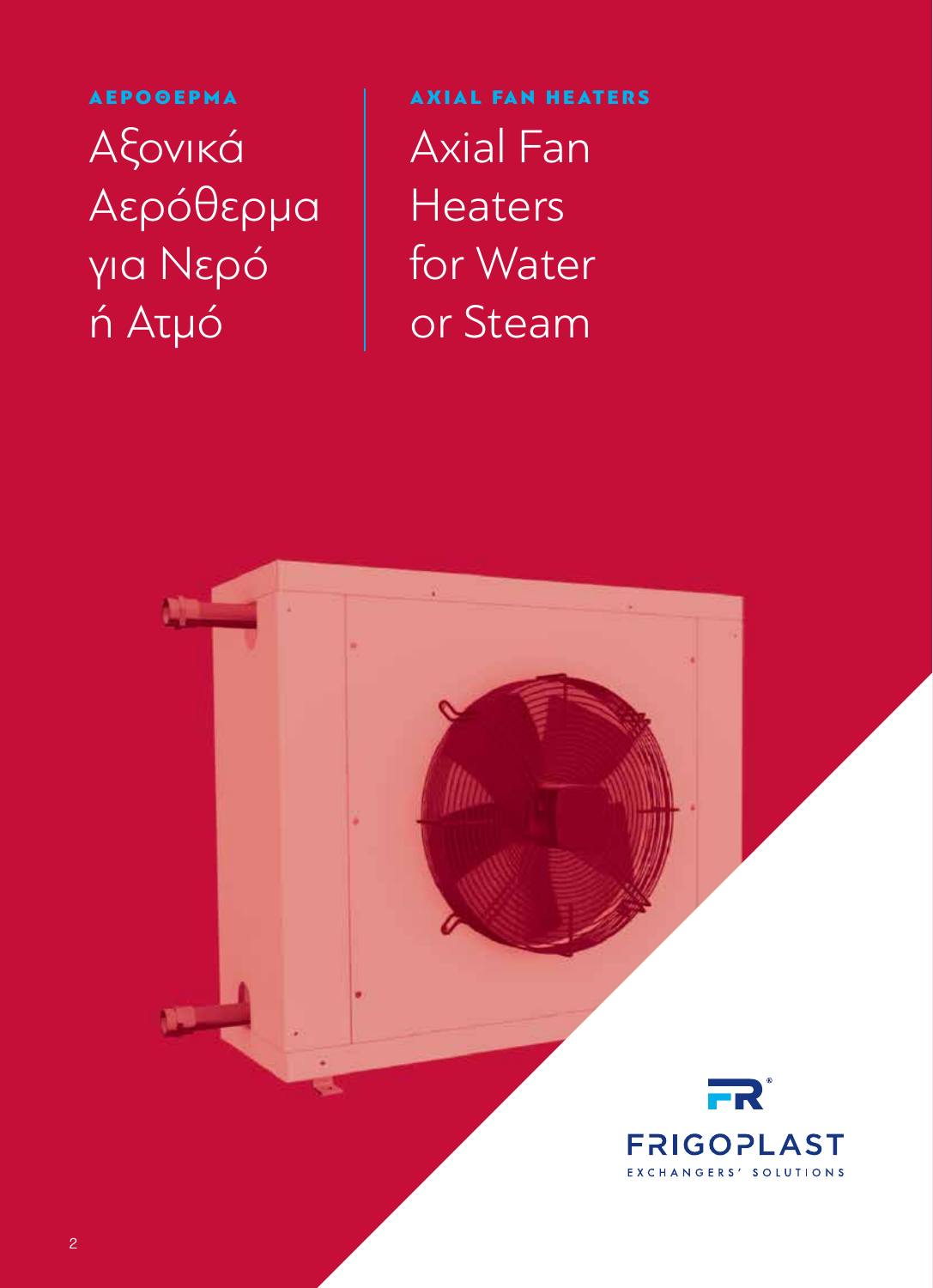## ΤΕΧΝΙΚΕΣ ΠΡΟΛΙΑΓΡΑΦΕΣ

### ΚΩΔΙΚΟΣ: **AFHW-AFHS**

# **TFCHNICAL SPECIFICATIONS**

#### Code: AFHW-AFHS

#### ΑΠΟΔΟΣΗ

- > Στα Αερόθερμα Νερού η απόδοση είναι βασισμένη σε 85/70°C συνθήκες νερού.
- > Στα Αερόθερμα Ατμού η απόδοση είναι βασισμένη σε 4 Bar συνθήκες ατμού.
- > Είσοδος Αέρα σε 10°C και 20°C.

#### ΕΝΑΛΛΑΚΤΗΣ

- > 3/8 χαλκοσωλήνα σε 0,35mm πάχος για τα Αερόθερμα Νερού.
- > 3/8 χαλκοσωλήνα σε 0,80mm πάχος για τα Αερόθερμα Ατμού.
- > Χαλκοσωλήνα σε γεωμετρία καλουπιού 25×21,65.
- > Πτερύγια Αλουμινίου σε 0,19mm πάχος.
- > Οι εναλλάκτες έχουν σχεδιαστεί με διάκενο πτερυγίων αλουμινίου 2,5-3-4mm πτυχωμένο πάνω στους χαλκοσωλήνες.
- > Οι συνδέσεις στην είσοδο και έξοδο είναι κατασκευασμένες από χαλκό.
- > Όλοι οι εναλλάκτες δοκιμάζονται σε 24 bar πίεση.

#### ΠερίβληΜΑ

- > Το περίβλημα των Αερόθερμων είναι κατασκευασμένο από γαλβανιζέ λαμαρίνα.
- > Όλα τα Αερόθερμα είναι βαμμένα με ηλεκτροστατική βαφή RAL 7035.

#### **ΑΝΕΜΙΣΤΗΡΕΣ**

- > Σε όλα τα Αερόθερμα οι Ανεμιστήρες είναι προαιρετικοί.
- > διαθέσιμοι διάμετροι Ανεμιστήρων Ø300 / Ø350 / Ø400 / Ø450 / Ø500 / Ø560.

#### **CAPACITY**

- > Axial Fan Heaters for Water capacity based in 85/70°C water regime.
- > Axial Fan Heaters for Steam based in 4 Bar steam regime.
- > Air intake at 10°C and 20°C.

#### **COIL**

- > 3/8 copper tube 0,35mm thickness for Water.
- > 3/8 copper tube 0,80mm thickness for Steam.
- > Staggered copper tubes 25×21,65 mold geometry.
- > Aluminum fins 0,19mm thick.
- > The coils are designed with aluminum fins spaced 2,5-3-4mm crimped onto copper tubes.
- > Header input and output tube connections made of copper.
- > All coils are tested with 24 bar pressure.

### **CASING**

- > The casing for Axial Fan Heaters are manufactured from galvanized steel.
- > All Axial Fan Heaters are painted with electrostatic powder paint RAL 7035.

#### **FANS**

- > All Axial Fan Heaters provided Without Fans.
- > Available Fan diameters Ø300 / Ø350 / Ø400 / Ø450 / Ø500 / Ø560.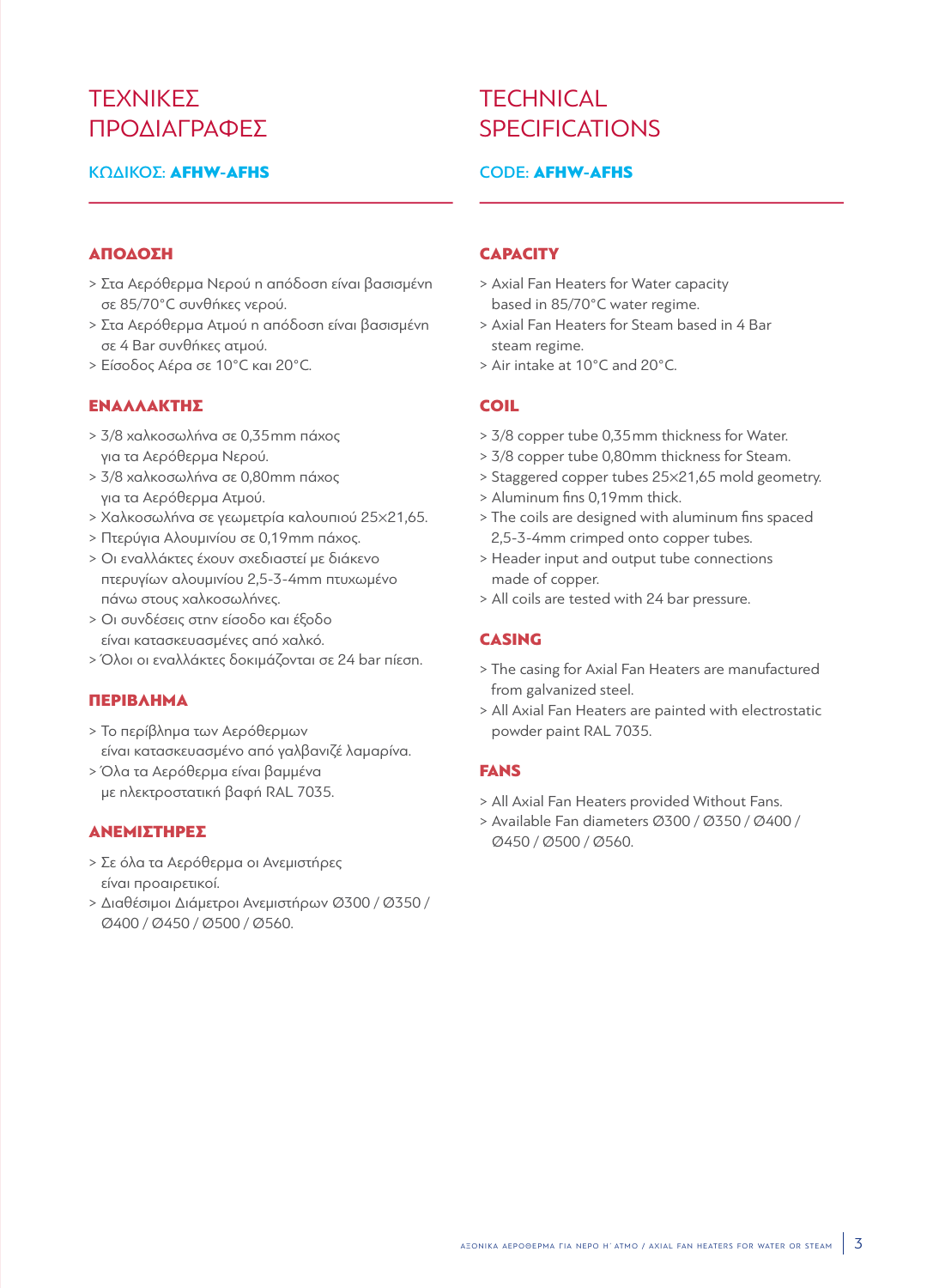ΑΕΡΟΘΕΡΜΑ

Αξονικά Αερόθερμα για Νερό ή Ατμό

AXIAL FAN HEATERS Axial Fan Heaters for Water or Steam









 $\overline{\pm}$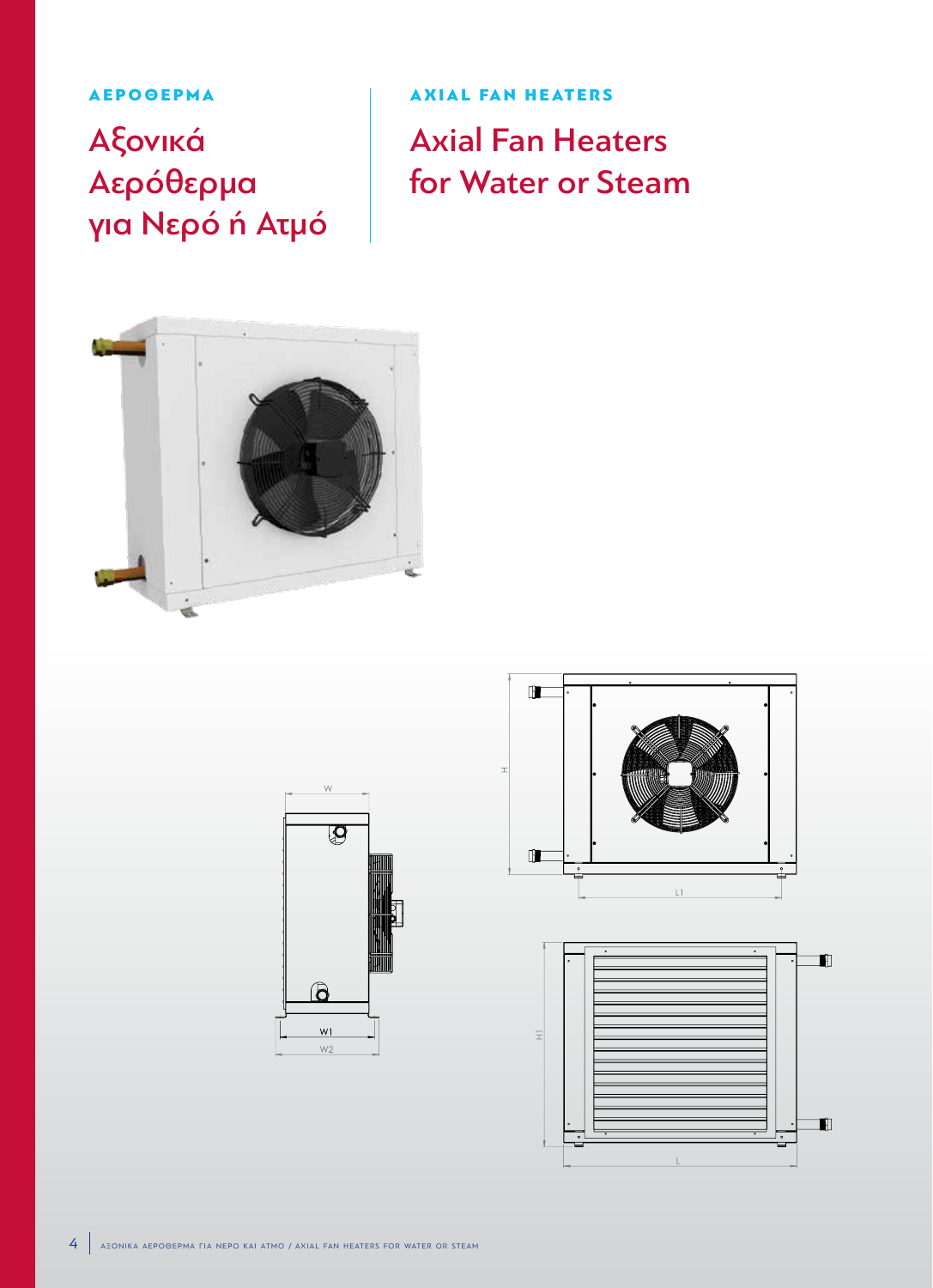**Γεωμετρία / Geometry:** 25×21,65 **Χαλκοσωλήνας / Copper Tube:** 3/8 (9,52) **Διάκενο πτερυγίων / Fin Spacing:** 2,5–4mm

0



|         | <b>Water Regime</b><br>85/70°C |        |                      | <b>Water Regime</b><br>85/70°C |        |                      | Air<br><b>Coil Data</b><br>Data |                |                 | <b>Fan Data</b>        |             |                    |              |                       |
|---------|--------------------------------|--------|----------------------|--------------------------------|--------|----------------------|---------------------------------|----------------|-----------------|------------------------|-------------|--------------------|--------------|-----------------------|
| Code    | Air Intake 10°C                |        | Air<br><b>Outlet</b> | Air Intake 20°C                |        | Air<br><b>Outlet</b> | Air<br>Flow                     | Surface        | Tube<br>Volume  | Fan<br><b>Diameter</b> | Voltage     | Fan<br>Consumption | Fan<br>Speed | Total<br><b>Noise</b> |
| watt    |                                | kcal/h | $\mathcal{C}$        | watt                           | kcal/h | $\mathcal{C}$        | $m^3/h$                         | m <sup>2</sup> | dm <sup>3</sup> | Ø                      | $\mathbf v$ | watt               | rpm          | dB                    |
| AFHW-10 | 13120                          | 11280  | 33                   | 11070                          | 9520   | 40                   | 1670                            | 4,3            | $\mathbf{1}$    | $1\times300$           | $1 - 230$   | 85                 | 1380         | 60                    |
| AFHW-12 | 15980                          | 13740  | 38                   | 13470                          | 11580  | 44                   | 1640                            | 5,5            | 1               | $1\times300$           | $1 - 230$   | 85                 | 1380         | 60                    |
| AFHW-15 | 20730                          | 17820  | 49                   | 17460                          | 15010  | 54                   | 1520                            | 8,6            | $\overline{2}$  | $1\times300$           | $1 - 230$   | 85                 | 1380         | 60                    |
| AFHW-20 | 28620                          | 24610  | 53                   | 24100                          | 20720  | 58                   | 1900                            | 11,1           | $\overline{2}$  | $1\times 350$          | $1 - 230$   | 129                | 1400         | 64                    |
| AFHW-30 | 37920                          | 32600  | 58                   | 31890                          | 27420  | 61                   | 2270                            | 19,7           | 3,5             | $1\times 350$          | $1 - 230$   | 129                | 1400         | 64                    |
| AFHW-40 | 48740                          | 41900  | 54                   | 41000                          | 35260  | 58                   | 3200                            | 19,7           | 3,5             | $1\times 400$          | $1 - 230$   | 180                | 1380         | 67                    |
| AFHW-50 | 61660                          | 53020  | 56                   | 51850                          | 44580  | 60                   | 3840                            | 23,4           | 3,5             | $1\times 450$          | $3 - 400$   | 250                | 1350         | 69                    |
| AFHW-60 | 73590                          | 63270  | 58                   | 61910                          | 53230  | 62                   | 4350                            | 31,8           | 4,8             | $1\times 450$          | $3 - 400$   | 250                | 1350         | 69                    |
| AFHW-70 | 83270                          | 71600  | 57                   | 70070                          | 60250  | 60                   | 5150                            | 31,8           | 4,8             | $1\times 500$          | $3 - 400$   | 414                | 1300         | 71                    |
| AFHW-80 | 99300                          | 85380  | 53                   | 83600                          | 71900  | 57                   | 6560                            | 31,8           | 4,8             | $1\times 560$          | $3 - 400$   | 600                | 1300         | 72                    |

|                |     |     | <b>Connections</b> | <b>Total</b> |                |     |     |       |        |         |
|----------------|-----|-----|--------------------|--------------|----------------|-----|-----|-------|--------|---------|
| Code           |     | L1  | W                  | W1           | W <sub>2</sub> | Н   | H1  | Input | Output | Weight* |
|                | mm  | mm  | mm                 | mm           | mm             | mm  | mm  | mm''  | mm''   | Kg      |
| <b>AFHW-10</b> | 695 | 585 | 305                | 330          | 375            | 580 | 590 | 22    | 22     | 21      |
| AFHW-12        | 695 | 585 | 305                | 330          | 375            | 580 | 590 | 22    | 22     | 21      |
| <b>AFHW-15</b> | 695 | 585 | 305                | 330          | 375            | 580 | 590 | 28    | 28     | 24      |
| AFHW-20        | 695 | 585 | 305                | 330          | 375            | 580 | 590 | 28    | 28     | 25      |
| AFHW-30        | 845 | 735 | 305                | 330          | 375            | 730 | 740 | 35    | 35     | 38      |
| AFHW-40        | 845 | 735 | 305                | 330          | 375            | 730 | 740 | 35    | 35     | 38      |
| AFHW-50        | 845 | 735 | 305                | 330          | 375            | 730 | 740 | 35    | 35     | 39      |
| AFHW-60        | 945 | 835 | 305                | 330          | 375            | 830 | 840 | 42    | 42     | 48      |
| AFHW-70        | 945 | 835 | 305                | 330          | 375            | 830 | 840 | 42    | 42     | 48      |
| AFHW-80        | 945 | 835 | 305                | 330          | 375            | 830 | 840 | 42    | 42     | 48      |

*\* Το συνολικό βάρος υπολογίζεται χωρίς ανεμιστήρες / Total weight is calculated without fans*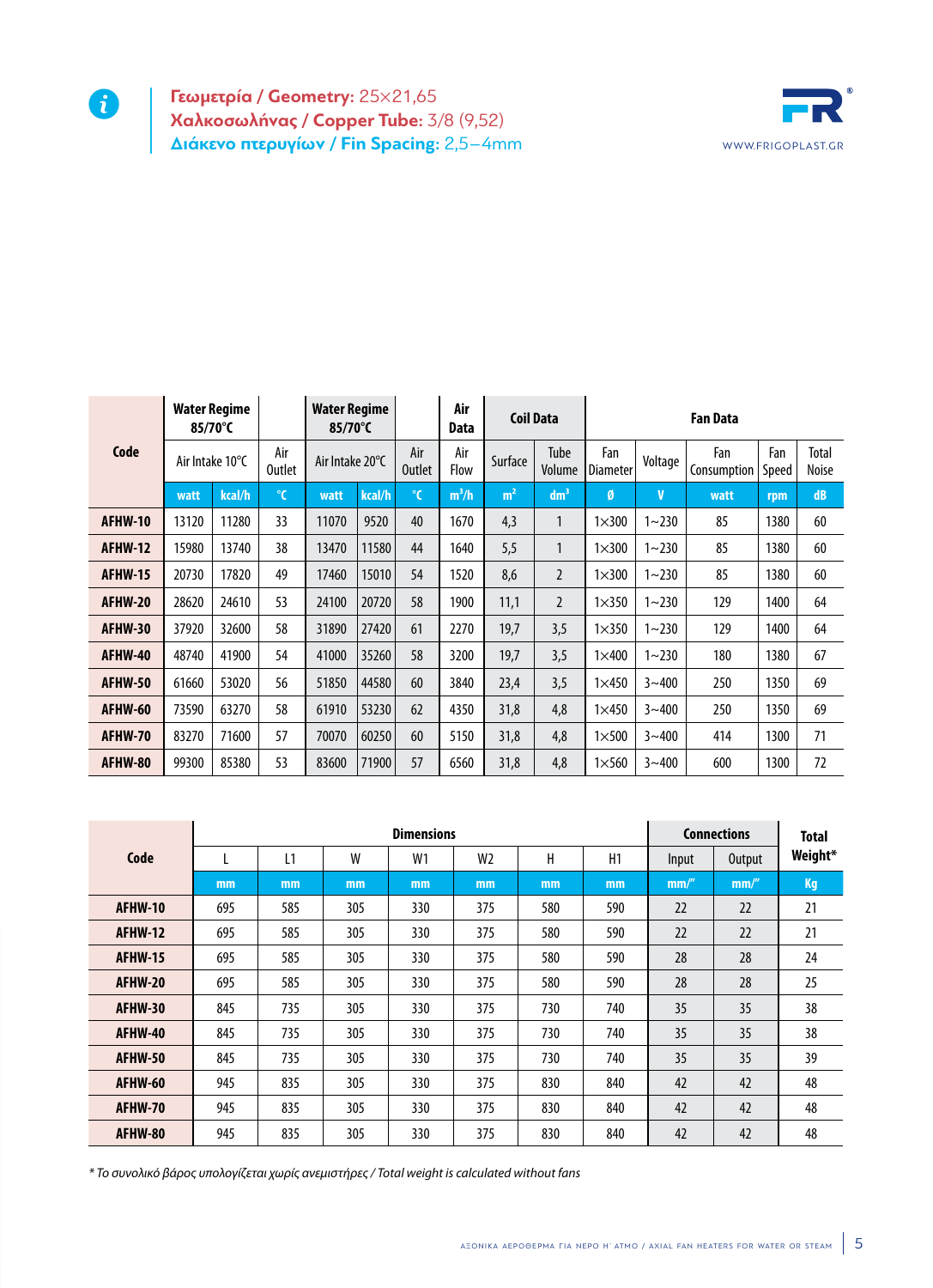**Γεωμετρία / Geometry:** 25×21,65 **Χαλκοσωλήνας / Copper Tube:** 3/8 (9,52) **Διάκενο πτερυγίων / Fin Spacing:** 2,5–4mm **WWW.FRIGOPLAST.GR** 



|                | <b>Water Regime</b><br>85/70°C |        |                      | <b>Water Regime</b><br>85/70°C |        |                      | Air<br><b>Data</b> |                | <b>Coil Data</b> | <b>Fan Data</b> |             |                    |              |                |
|----------------|--------------------------------|--------|----------------------|--------------------------------|--------|----------------------|--------------------|----------------|------------------|-----------------|-------------|--------------------|--------------|----------------|
| Code           | Air Intake 10°C                |        | Air<br><b>Outlet</b> | Air Intake 20°C                |        | Air<br><b>Outlet</b> | Air<br>Flow        | Surface        | Tube<br>Volume   | Fan<br>Diameter | Voltage     | Fan<br>Consumption | Fan<br>Speed | Total<br>Noise |
|                | watt                           | kcal/h | $\mathbf{C}$         | watt                           | kcal/h | $^{\circ}$ C         | $m^3/h$            | m <sup>2</sup> | dm <sup>3</sup>  | Ø               | $\mathbf v$ | watt               | rpm          | dB             |
| AFHS-10        | 25950                          | 22310  | 55                   | 23880                          | 20530  | 62                   | 1670               | 4,3            | 0,8              | $1\times300$    | $1 - 230$   | 85                 | 1380         | 60             |
| <b>AFHS-12</b> | 31340                          | 26950  | 65                   | 28790                          | 24760  | 72                   | 1640               | 5,5            | 0,8              | $1\times300$    | $1 - 230$   | 85                 | 1380         | 60             |
| <b>AFHS-15</b> | 40570                          | 34880  | 86                   | 37150                          | 31940  | 92                   | 1520               | 8,6            | 1,6              | $1\times300$    | $1 - 230$   | 85                 | 1380         | 60             |
| AFHS-20        | 55440                          | 47670  | 93                   | 50700                          | 43590  | 98                   | 1900               | 11,1           | 1,6              | $1\times350$    | $1 - 230$   | 129                | 1400         | 64             |
| AFHS-30        | 73650                          | 63320  | 102                  | 67200                          | 57780  | 107                  | 2270               | 19,7           | 2,9              | $1\times350$    | $1 - 230$   | 129                | 1400         | 64             |
| AFHS-40        | 94770                          | 81490  | 95                   | 86650                          | 74500  | 100                  | 3200               | 19,7           | 2,9              | $1\times 400$   | $1 - 230$   | 180                | 1380         | 67             |
| AFHS-50        | 118980                         | 102300 | 98                   | 108690                         | 93460  | 103                  | 3840               | 23,4           | 2,9              | $1\times 450$   | $3 - 400$   | 250                | 1350         | 69             |
| AFHS-60        | 141350                         | 121540 | 103                  | 129040                         | 110960 | 107                  | 4350               | 31,8           | 3,9              | $1\times 450$   | $3 - 400$   | 250                | 1350         | 69             |
| AFHS-70        | 159900                         | 137490 | 99                   | 146160                         | 125670 | 104                  | 5150               | 31,8           | 3,9              | $1\times 500$   | $3 - 400$   | 414                | 1300         | 71             |
| AFHS-80        | 190500                         | 163800 | 93                   | 174270                         | 150000 | 98                   | 6560               | 31,8           | 3,9              | $1\times 560$   | $3 - 400$   | 600                | 1300         | 72             |

|                |     |     | <b>Connections</b> | <b>Total</b> |                |     |     |       |               |         |
|----------------|-----|-----|--------------------|--------------|----------------|-----|-----|-------|---------------|---------|
| Code           |     | L1  | W                  | W1           | W <sub>2</sub> | Н   | H1  | Input | <b>Output</b> | Weight* |
|                | mm  | mm  | mm                 | mm           | mm             | mm  | mm  | mm/'' | mm/''         | Kg      |
| AFHS-10        | 695 | 585 | 305                | 330          | 375            | 580 | 590 | 22    | 22            | 23      |
| AFHS-12        | 695 | 585 | 305                | 330          | 375            | 580 | 590 | 22    | 22            | 23      |
| <b>AFHS-15</b> | 695 | 585 | 305                | 330          | 375            | 580 | 590 | 28    | 28            | 28      |
| AFHS-20        | 695 | 585 | 305                | 330          | 375            | 580 | 590 | 28    | 28            | 29      |
| AFHS-30        | 845 | 735 | 305                | 330          | 375            | 730 | 740 | 35    | 35            | 45      |
| AFHS-40        | 845 | 735 | 305                | 330          | 375            | 730 | 740 | 35    | 35            | 45      |
| AFHS-50        | 845 | 735 | 305                | 330          | 375            | 730 | 740 | 35    | 35            | 46      |
| AFHS-60        | 945 | 835 | 305                | 330          | 375            | 830 | 840 | 42    | 42            | 57      |
| AFHS-70        | 945 | 835 | 305                | 330          | 375            | 830 | 840 | 42    | 42            | 57      |
| AFHS-80        | 945 | 835 | 305                | 330          | 375            | 830 | 840 | 42    | 42            | 57      |

*\* Το συνολικό βάρος υπολογίζεται χωρίς ανεμιστήρες / Total weight is calculated without fans*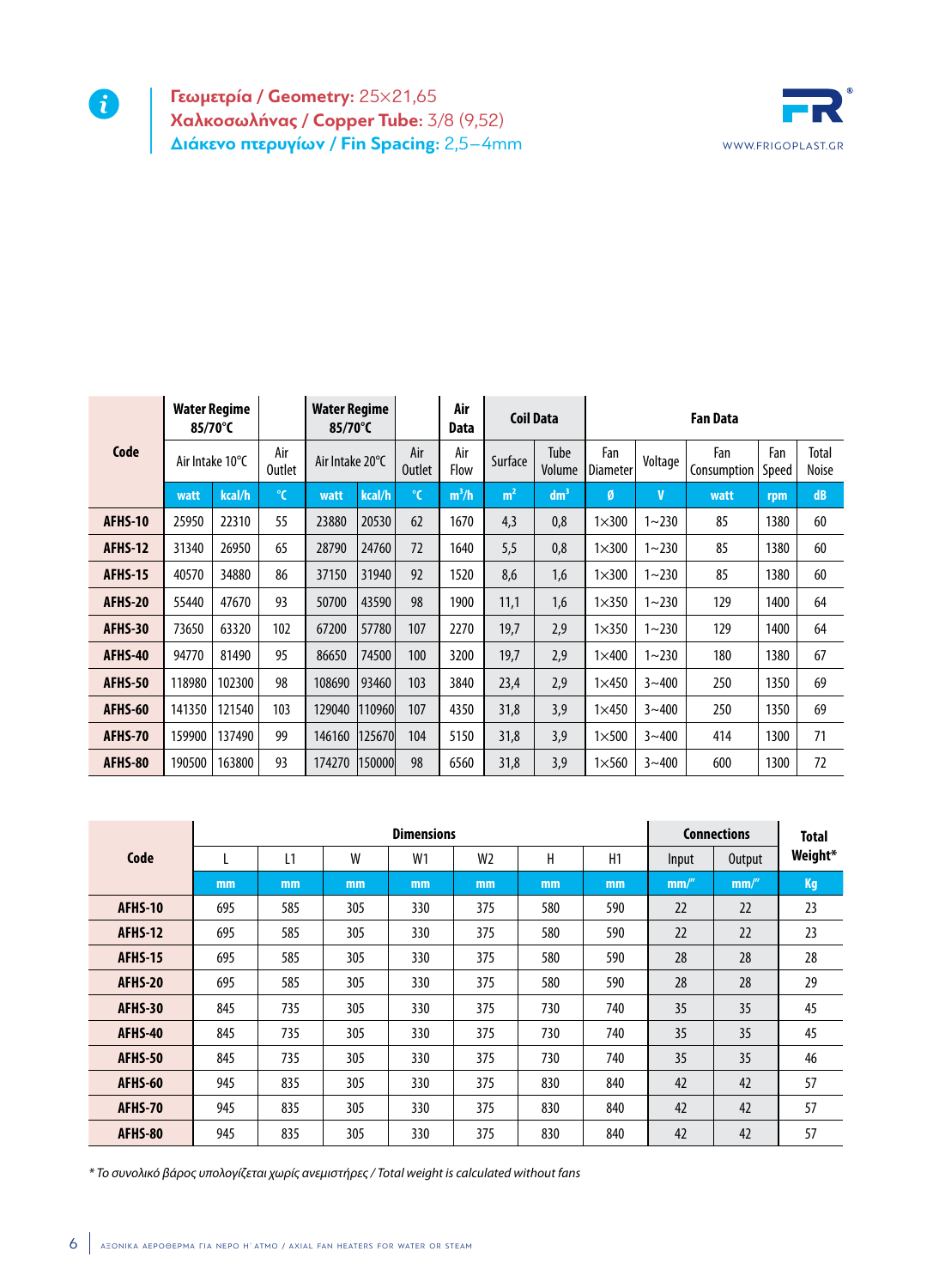

### WWW. FRIGOPLAST. GR